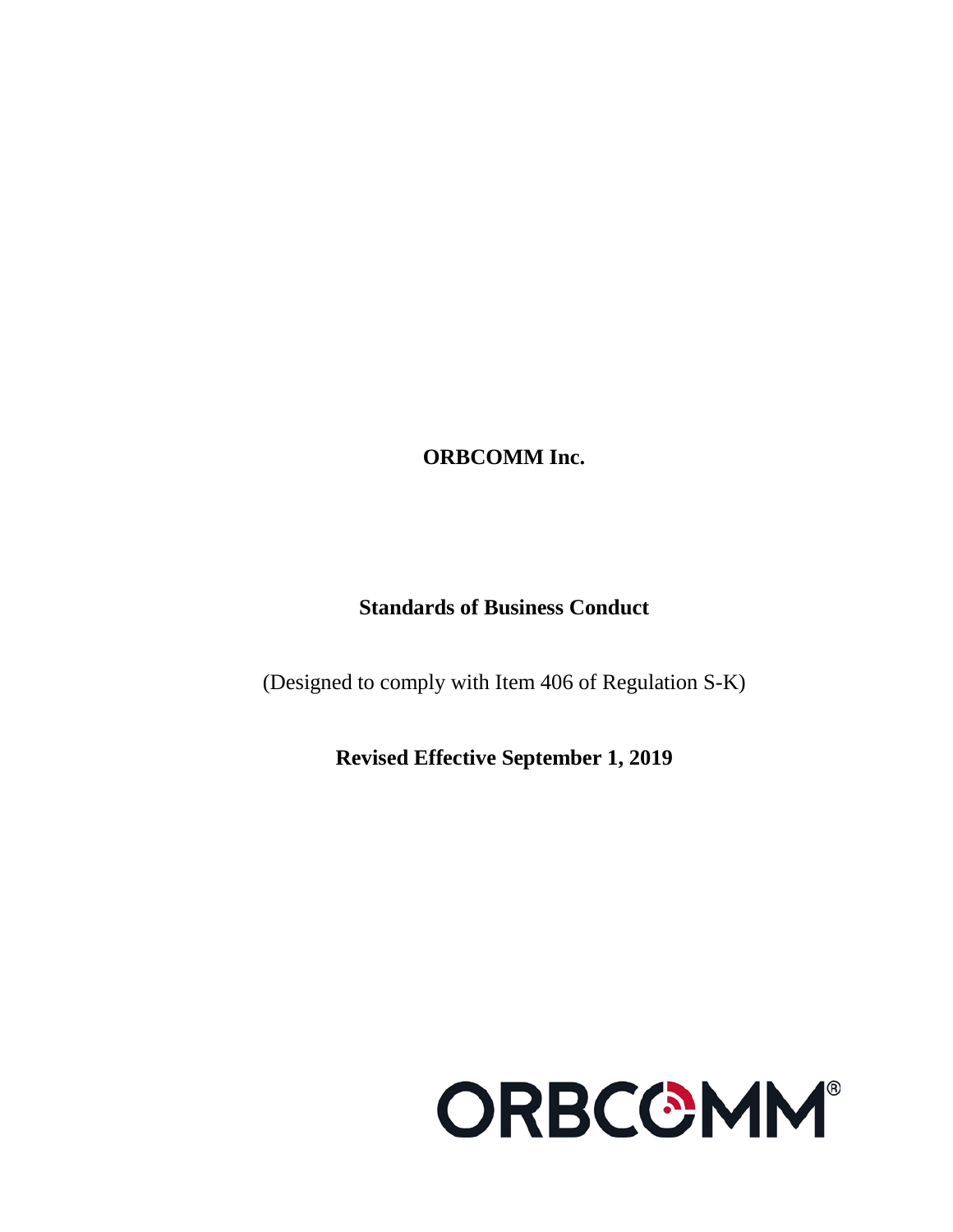## **TABLE OF CONTENTS**

| Page |
|------|
|      |
|      |
|      |
|      |
|      |
|      |
|      |
|      |
|      |
|      |
|      |
|      |
|      |
|      |
|      |
|      |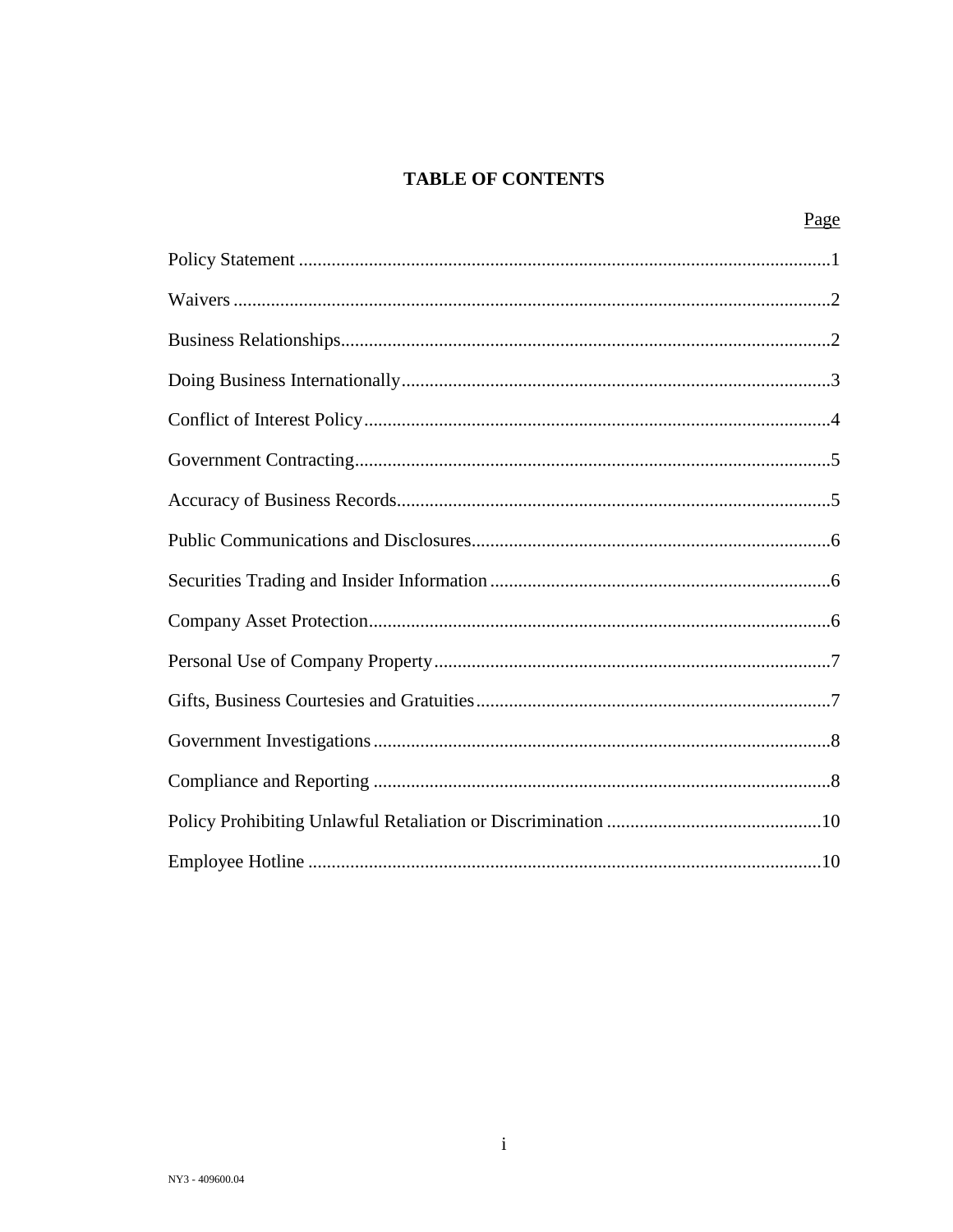## **CEO's Message**

Standards of Business Conduct

#### Dear ORBCOMM Team Member:

ORBCOMM has a strong commitment to conducting our business affairs in accordance with the highest standards of integrity and ethical behavior. Honesty, fairness, respect, and integrity are guiding principles in all of our business. While establishing these principles because it makes good business sense, ORBCOMM is also subject to federal laws, SEC rules and regulations, and Nasdaq listing requirements regarding governance disclosure and non-retaliation. As such, please review these materials and reference them as needed during your course of business.

Our ability to achieve the goals we have set for ourselves depends on each and every one of us, including all senior level executives and financial officers, being committed to these values — and practicing them in every action we take. Moreover, these values apply wherever we do business around the world, in conjunction with local laws and regulations.

If an issue arises that you cannot answer, or if you know of or believe there might be violations of the company's policies, talk to your manager or our General Counsel, Christian Le Brun. If you prefer, you may also contact ORBCOMM's Employee Hotline via telephone at (844) 884-0119, or the Internet [\(http://orbcomm.ethicspoint.com/\)](http://orbcomm.ethicspoint.com/). International local numbers for the hotline are located on the ethicspoint website. All calls and internet submissions may be done anonymously.

ORBCOMM's reputation for integrity depends on every one of us continuing to make and keep our commitments to business conduct standards in all we do. As such, please be diligent in reporting any fraud, misconduct, or abuse that you may encounter. It is up to each and every one of us to maintain the company's standing in upholding the highest standards of conduct and ethics in all its business and professional dealings. Let's keep up the good work.

Sincerely,

Marc Eisenberg

Chief Executive Officer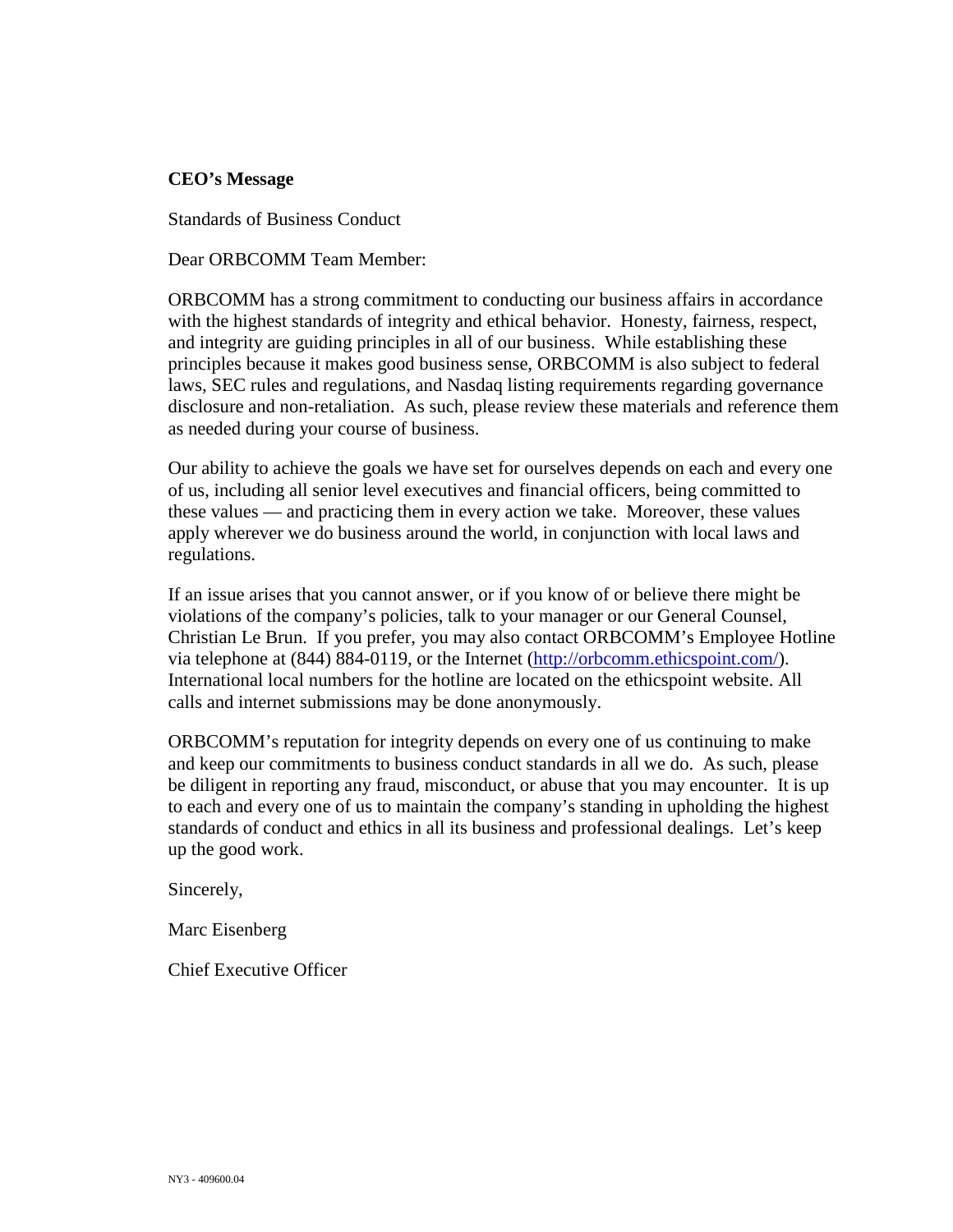## **Policy Statement**

It is the policy of ORBCOMM Inc. (including its affiliates and subsidiary entities, the "Company") to conduct its affairs in accordance with applicable laws, rules and regulations of the countries in which it does business. These Standards of Business Conduct ("Standards") apply to the Company's employees, officers and non-employee directors, including the Company's chief executive officer, chief financial officer, principal accounting officer or controller, and persons performing similar functions ("Designated Executives"). These Standards are the Company's "code of ethics" as defined in Item 406 of Regulation S-K. These Standards are designed to promote:

- honest and ethical conduct, including the ethical handling of actual or apparent conflicts of interest between personal and professional relationships;
- full, fair, accurate, timely and understandable disclosure in the reports and documents the Company files with, or submits to, the Securities and Exchange Commission (the "Commission") and in other public communications made by the Company;
- compliance with applicable governmental laws, rules and regulations;
- the prompt internal reporting to the appropriate person of violations of these Standards; and
- accountability for adherence to these Standards.

The Company has established standards for behavior that affects the Company, and employees, officers and directors should comply with those standards. The Company promotes ethical behavior and encourages employees to talk to supervisors or managers or to call the General Counsel when in doubt about the best course of action in a particular situation. Non-employee directors are encouraged to talk to the Chairman of the Board in such situations. Anyone aware of a situation that he or she believes may violate or lead to a violation of these Standards should follow the guidelines under "*Compliance and Reporting*" below.

Our Standards cover a wide range of business practices and procedures. They do not cover every issue that may arise, but they set out basic principles to guide you. Additional Company policies not found in this document as well as the Question and Answer section of this document are not part of these Standards or incorporated herein. Although there can be no better course of action than to apply common sense and sound judgment, do not hesitate to use the resources available whenever it is necessary to seek clarification.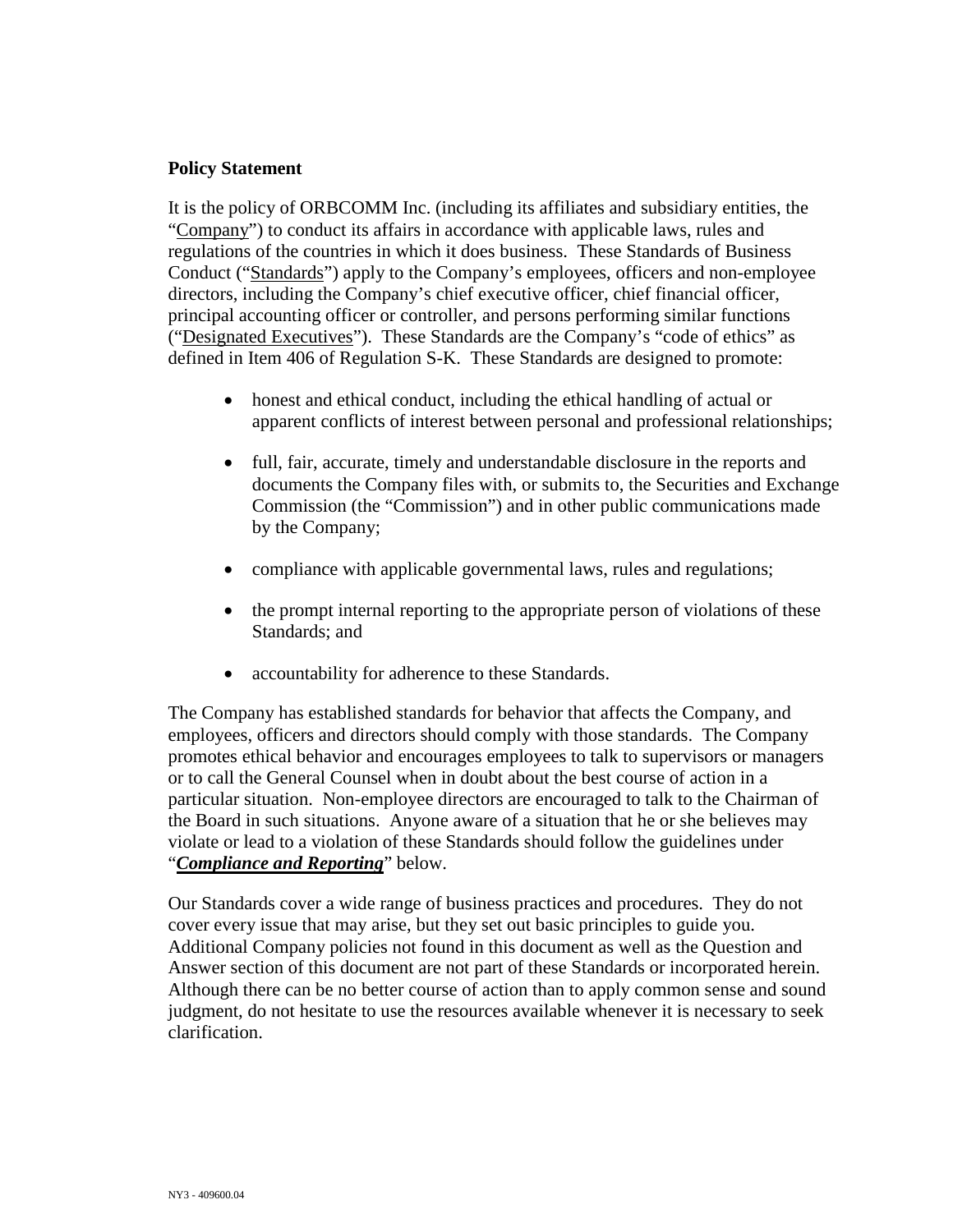## **Waivers**

When provisions of these Standards require you to act, or refrain from acting, in a particular manner, and you believe that the Company's interests require you to act in a different manner, you should request a waiver of these Standards from the General Counsel. Waiver of those provisions relating to Designated Executives and directors may only be granted by the Company's Board of Directors, or a committee thereof, and must be promptly disclosed to shareholders. All other waivers may be granted by the General Counsel, or his designee. Changes in these Standards may only be made by the Board of Directors and must be promptly disclosed to shareholders.

## **Business Relationships**

The Company seeks to outperform its competition fairly and honestly. The Company seeks competitive advantages through superior performance, not unethical or illegal business practices. Each employee should endeavor to deal fairly with the Company's customers, suppliers, competitors and employees and should not take advantage of them through abuse of dominant position, abuse of privileged information, or misrepresentation of material facts.

The use of Company funds, facilities or property for any illegal or unethical purpose is strictly prohibited; provided, that certain facilitating payments discussed under "*Doing Business Internationally*" are permitted.

- You are not permitted to offer, give or cause others to give, any payments or anything of value for the purpose of influencing the recipient's business judgment or conduct in dealing with the Company other than facilitating payments (as defined below).
- You may not solicit or accept a kickback or bribe, in any form, for any reason.

Fair competition laws, including the U.S. antitrust rules, limit what the Company can do with another company and what the Company can do on its own. Generally, the laws are designed to prohibit agreements or actions that reduce competition and harm consumers. You may not enter into agreements or discussions with competitors that have the effect of fixing or controlling prices, dividing and allocating markets or territories, or boycotting suppliers or customers. U.S. and foreign antitrust laws also apply to imports and exports.

Executive officers and directors may not receive loans from the Company, nor may the Company arrange for any loan to any of them.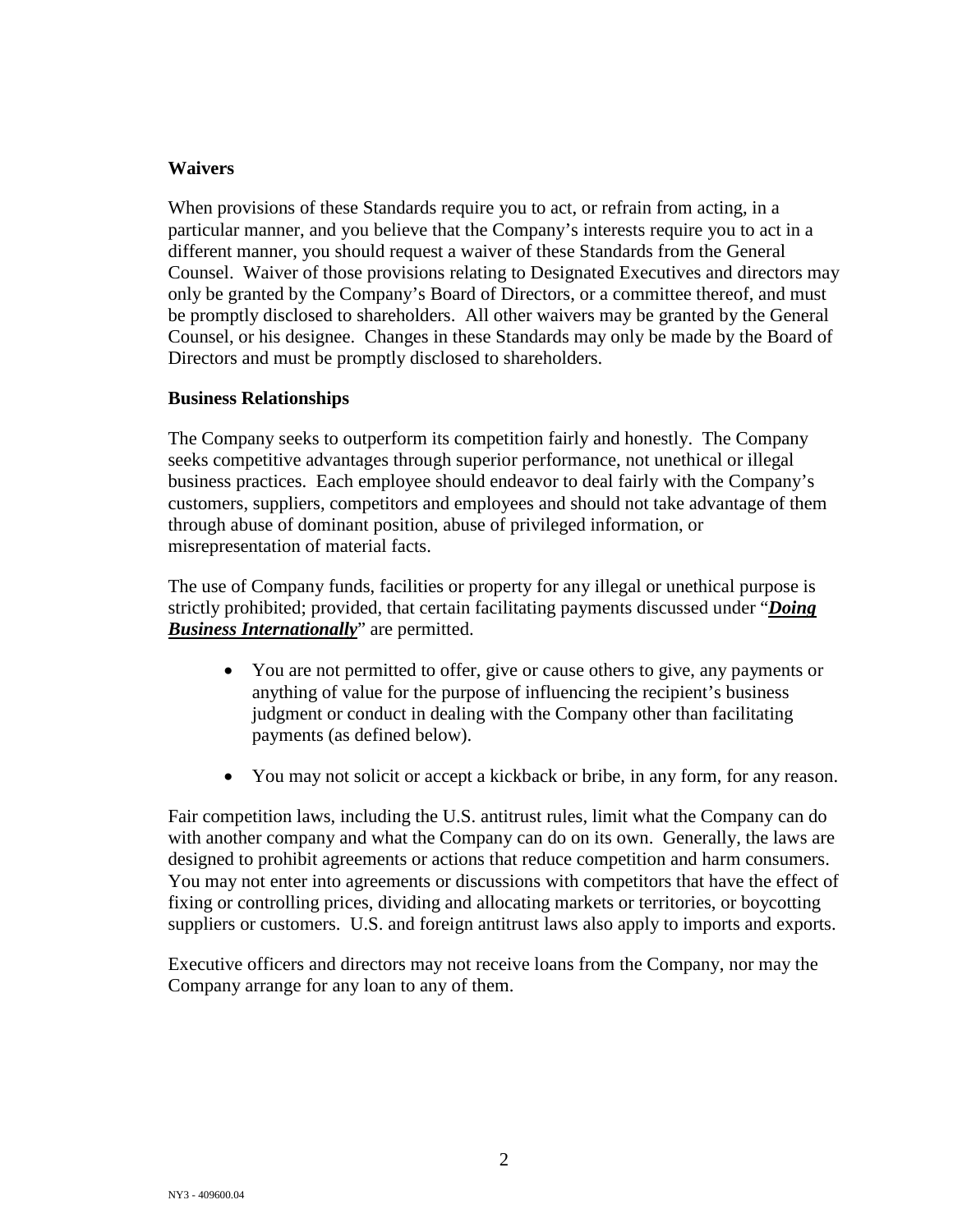## **Doing Business Internationally**

The Company is committed to the highest business conduct standards wherever it operates. The Company observes these standards worldwide, even at the risk of losing business. While no one can anticipate all the situations that may present challenges to the Company employees doing business in the worldwide marketplace, the following guidelines always apply:

- Observe laws and regulations, both U.S. and non-U.S., that are applicable to the Company's business abroad;
- Paying bribes to government officials is absolutely prohibited, even if those bribes are common practice, except for facilitating payments. You may not give, promise to give or authorize the giving to a foreign official, a foreign political party, or official thereof or any candidate for foreign political office any money or offer, give, promise to give or authorize the giving of anything of value to influence any act or decision, to induce such official, party or candidate to do or omit to do any act in violation of the lawful duty of such official, party or candidate, or to induce such official, party or candidate to use his or her influence with a foreign government or agency to affect or influence any act or decision of such foreign government or agency;
- Do not cooperate with illegal boycotts;
- Observe all applicable governmental licensing requirements and the requirements of applicable import and export control laws; and
- Do not enter into an agreement with an agent or consultant that relates to the Company's business outside the United States unless it has been approved by the Company's legal department.

In some countries, a very limited category of small payments to facilitate or expedite routine nondiscretionary governmental actions may be permitted as exceptions to antibribery laws, including the U.S. Foreign Corrupt Practices Act ("FCPA"). The requirements pertaining to such payments are complex. The Company's employees engaged in international business activities must obtain prior approval of the General Counsel before making any such payment. These "facilitating payments" to non-U.S. governmental officials are distinguished from payments made to influence a discretionary decision or to cause violation of, or an act in conflict with, the interests of an individual's employer, which are strictly prohibited.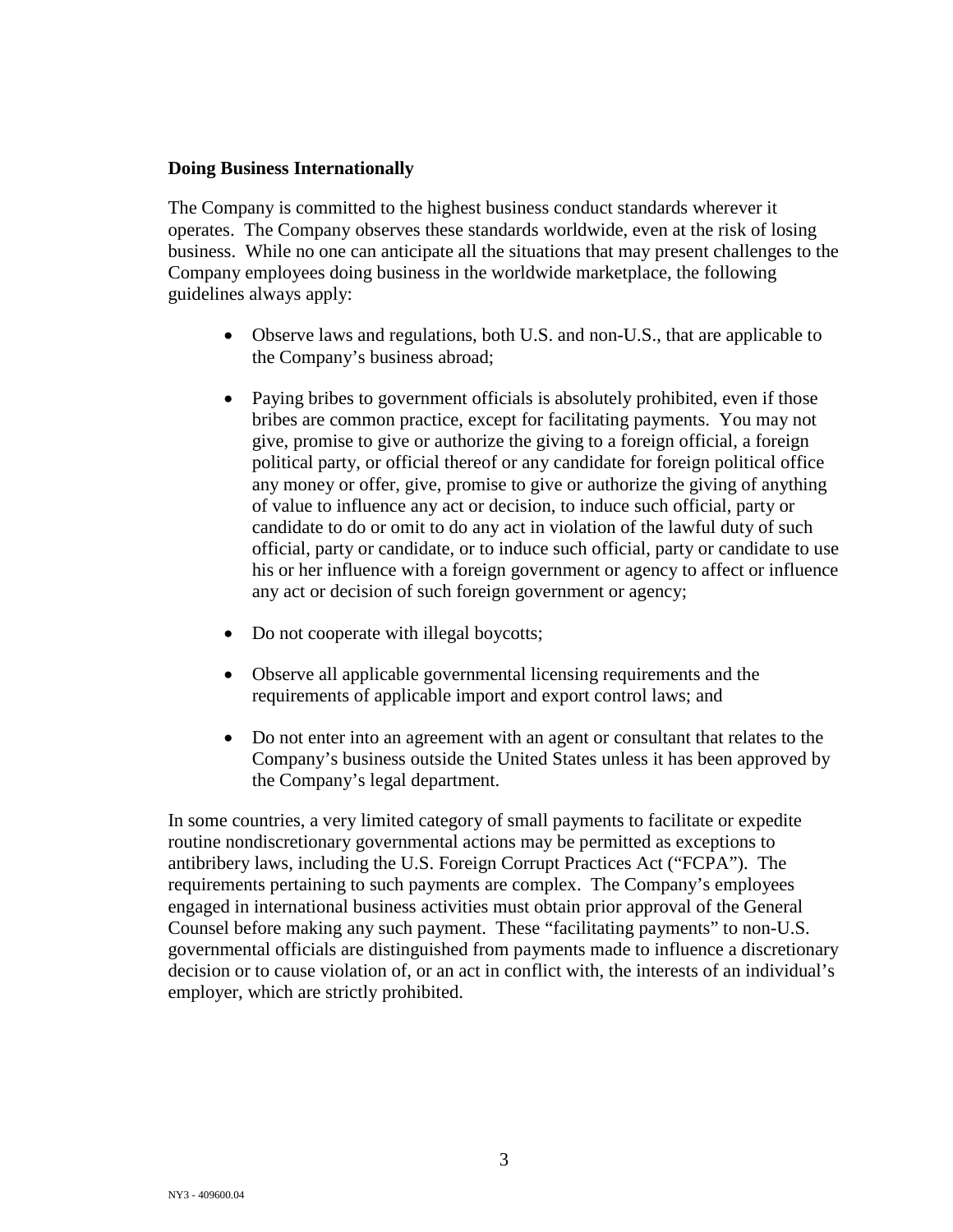#### **Conflict of Interest Policy**

A conflict of interest arises when your personal interests, for example, your interests in a business other than the Company, interfere with your ability to act in the best interests of the Company. Employees must discharge their responsibilities on the basis of what is in the best interest of the Company independent of personal consideration or relationships. Non-employee directors must discharge their fiduciary duties as directors of the Company.

The Company recognizes and respects that you may take part in legitimate financial, business and other activities outside your positions with the Company. Employees must insure that these activities are lawful and free of conflicts with their responsibilities as employees of the Company.

It is the policy of the Company that no employee, nor any member of the employee's immediate family, shall have any direct or indirect material interest in, render any material service to, or represent in any material way, any outside concern that competes with the Company's business, unless the interest, service, or representation is disclosed and approved as provided in this policy. In addition, it is the policy of the Company that no corporate officer shall employ the company's outside auditing firm for personal tax or business matters.

The Company must have complete information regarding actual or potential conflicts of interest at all times. Accordingly, the Company requires that each employee disclose as set forth below any interest in, service to, or representation of any concern in which an employee or an employee's immediate family member is or may be involved that (i) creates an actual or potential conflict of interest whereby the employee or immediate family member personally benefits, or, (ii) has the appearance of adversely affecting the employee's judgment or actions in performing his or her duties for the Company. Nonemployee directors may discuss concerns with the General Counsel.

For purposes of this policy, immediate family member is defined as spouse, child, parent, brother or sister of the employee.

Please note that this conflict of interest policy excludes federal credit unions, publicly owned insurance companies, and corporations other than the Company whose stock is listed on a national stock exchange or participation by employees or directors in otherwise generally held by the public, provided stock ownership or beneficial interest of such corporation by the employee or director or immediate family member of either is not more than *two percent* **(2%)** of the total stock outstanding.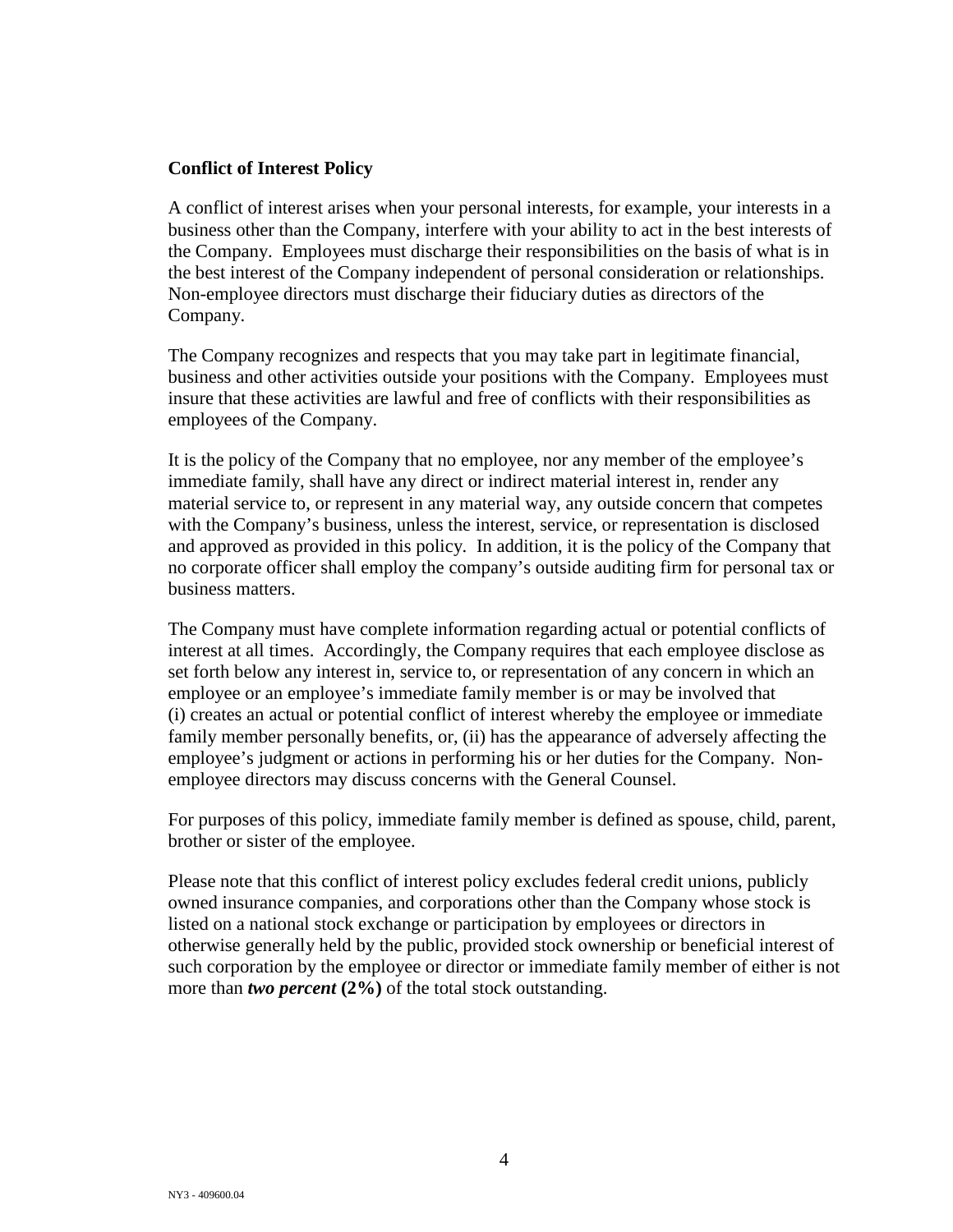New employees are required to complete a Standards of Business Conduct Statement when hired. Employees who later become aware of potential conflicts of interest must disclose them to the Company immediately. This disclosure may be done by contacting the General Counsel or the Employee Hotline.

## **Government Contracting**

Detailed laws and regulations govern virtually every aspect of doing business with the U.S. government, its agencies, and its prime contractors. Activities that might be permitted when working with the private sector may be improper or even illegal when a national or local government or one of its prime contractors is the customer.

The Company employees should seek to adhere to the highest standards of honesty and integrity in their relations with government officials and employees. For example, employees should observe the following principles when bidding or performing government contracts as either a prime or subcontractor:

- Do not offer or provide meals, transportation, gifts or other consideration to government employees except as permitted under applicable law and Company policy.
- Obey the regulations governing current and post-government employee conflicts of interests. Obtain all appropriate government approvals prior to recruiting or hiring current or former government employees.
- Obtain appropriate licenses prior to exporting or even discussing certain technologies with citizens of other countries.
- Obey any requirements that may restrict access to source selection or competitive information.

Company employees who deal with government representatives or prime contractors are responsible for knowing and obeying the laws and regulations applicable to doing business with the U.S. government.

#### **Accuracy of Business Records**

You are responsible for the accuracy of your records, time sheets and reports. Accurate information is essential to the Company's ability to meet legal and regulatory obligations and to compete effectively. The records and books of account of the Company must meet the highest standards and accurately reflect the true nature of the transactions they record. Destruction of any records, books of account or other documents except in accordance with the Company's document retention policy is strictly prohibited.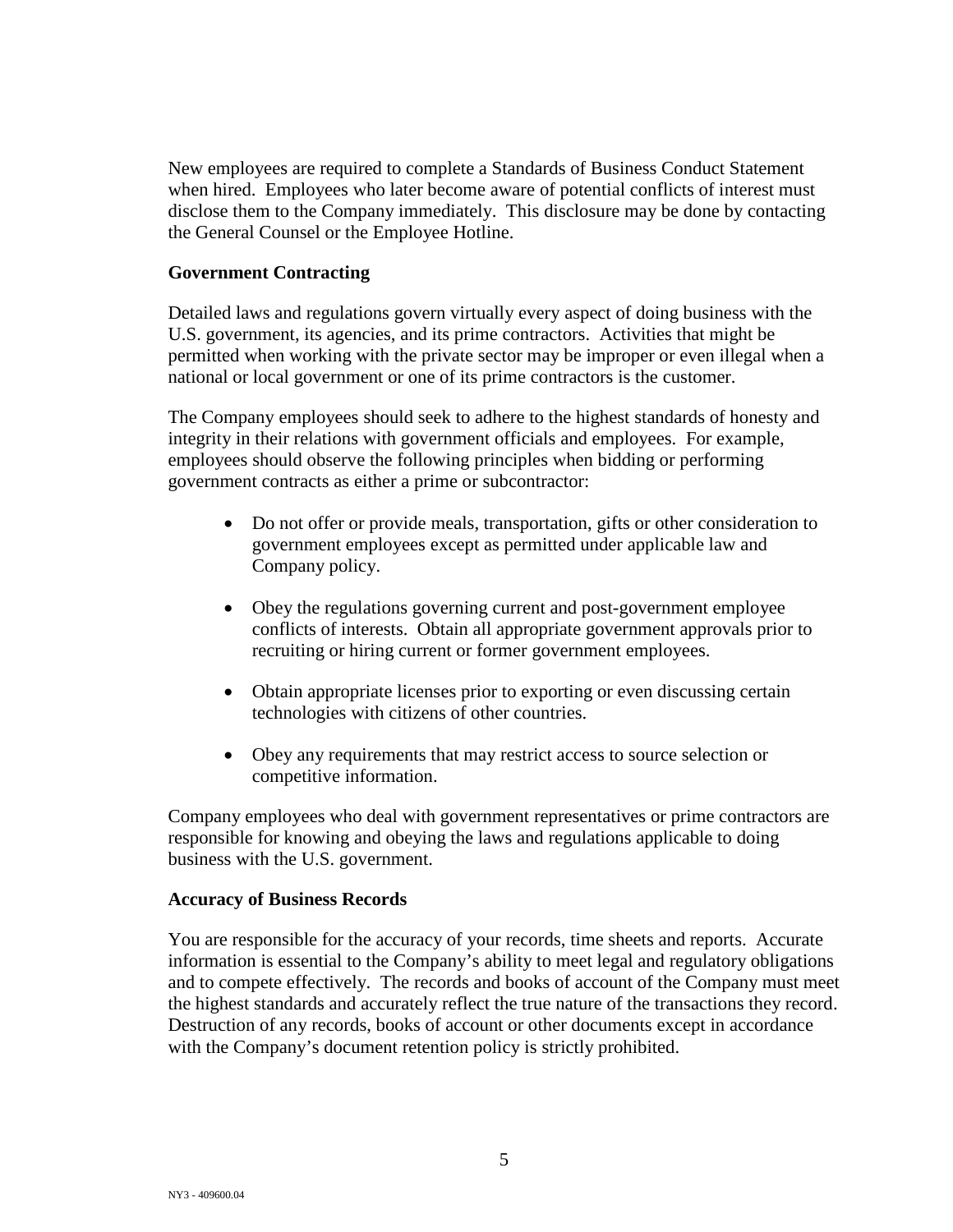You must not create false or misleading documents or electronic records of accounting or financial matters for any purpose relating to the Company, and no one may direct an employee to do so. For example, expense reports must accurately document expenses actually incurred in accordance with the Company policies. You must not obtain or create "false" invoices or other misleading financial documentation or invent or use fictitious entities, sales, purchases, services, loans or other financial arrangements for any purpose relating to the Company. Employees are also responsible for accurately reporting time worked.

No undisclosed or unrecorded account or fund shall be established for any purpose. No false or misleading entries may be made in the Company's books for any reason. No disbursement of corporate funds or other corporate property may be made without adequate supporting documentation or for any purpose other than as described in the documents. All employees must comply with generally accepted accounting principles and the Company's internal controls at all times.

#### **Public Communications and Disclosures**

The Company communicates with the press and with the financial community through official channels only. The Company provides accurate and timely information about its business to investors, the media and the general public.

#### **Securities Trading and Insider Information**

Securities laws and Company policy require that you do not trade in company stock and other securities based upon "inside information." Please refer to the Company's Policy on Insider Trading, which is not part of these Standards, and can be obtained from the General Counsel.

#### **Company Asset Protection**

You should protect the Company's assets (both physical and intellectual property) and ensure their efficient use. Theft and carelessness have a direct impact on the Company's profitability. All Company assets should be used for legitimate business purposes.

No Designated Executive or other employee may take for him or herself personal opportunities that are discovered through the use of corporate property, information or position without approval from the General Counsel or his designee. Without approval of the General Counsel or his designee, no Designated Executive or other employee may use corporate property, information or position for personal gain.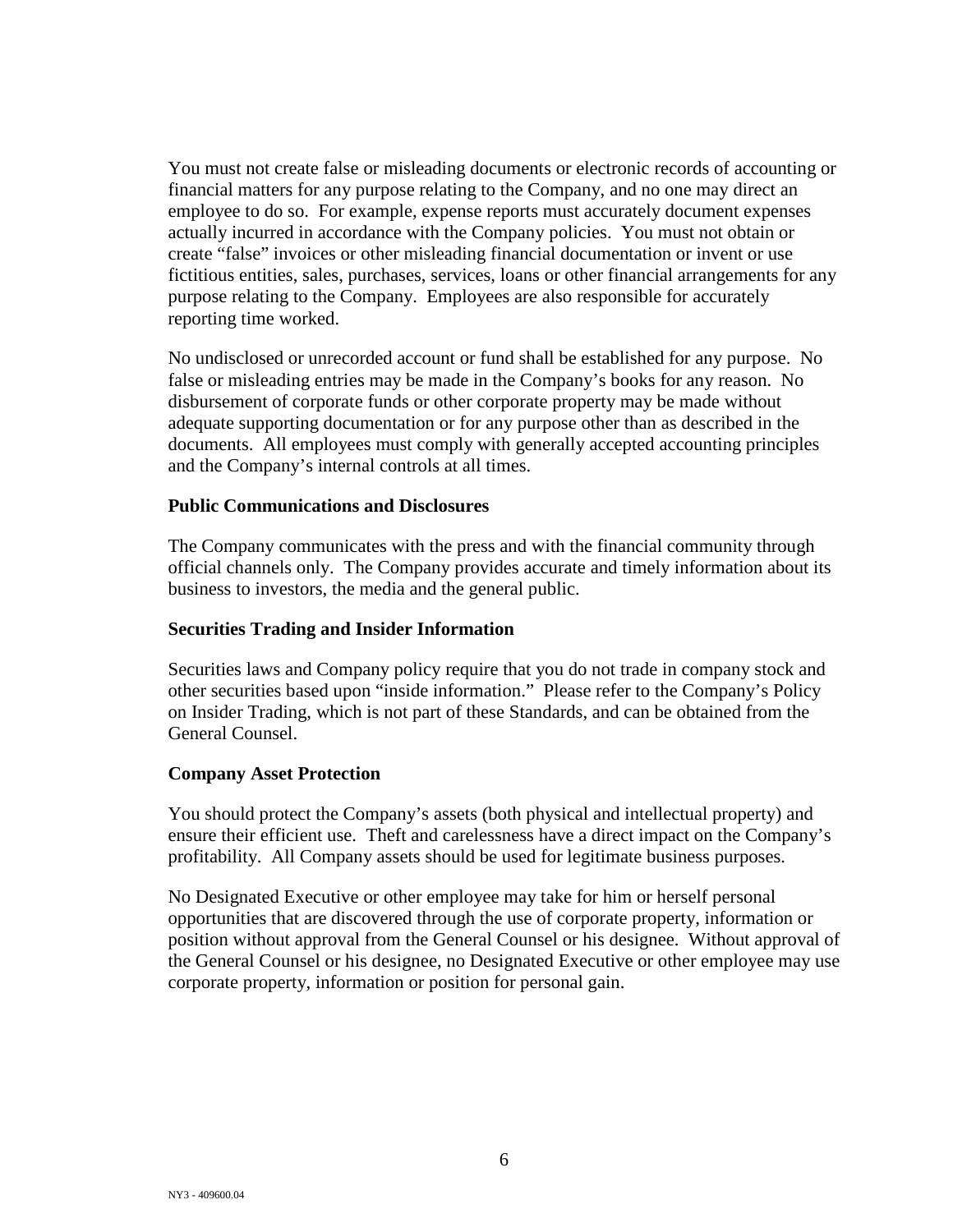## **Personal Use of Company Property**

All Company property, information systems, and telephones are intended primarily for use in connection with the Company's business. Minor personal use is permitted, with the understanding that:

- Use must not in any way interfere with or impede company business;
- Use must be minor;
- Use must be promptly discontinued at the request of the Company's management; and
- Use is expressly subject to all other applicable Company policies.

When in doubt, you should request approval from your manager to use Company property for personal use. The Company reserves the right to access, search, review, and copy all information in Company information systems, including information that the user may consider personal. The Company also reserves the right to turn over any information from Company information systems to law enforcement personnel.

## **Gifts, Business Courtesies and Gratuities**

Use of Company funds or other Company property for illegal purposes is prohibited. The purpose of business entertainment and gifts in a commercial setting is to create goodwill and a sound working relationship, not to gain personal advantage with customers or suppliers.

Except as set out below, without approval by the General Counsel or his designee, employees should refrain from giving and receiving business-related gifts.

- No Designated Executive or other Company employee may solicit or accept a gift (including any payment, compensation, loan or other financial favor) to or from a person or organization with the intention of influencing the recipient's business judgment or conduct. Giving or accepting any unsolicited gifts having a value of not more than \$250 per employee per year per source is acceptable where there is a business benefit or purpose for the gift and any benefits received do not influence, or appear to influence, selection and purchasing decisions is permitted.
- It is never appropriate or permissible to accept or give cash or a cash equivalent from or to a vendor, supplier or customer outside the Company's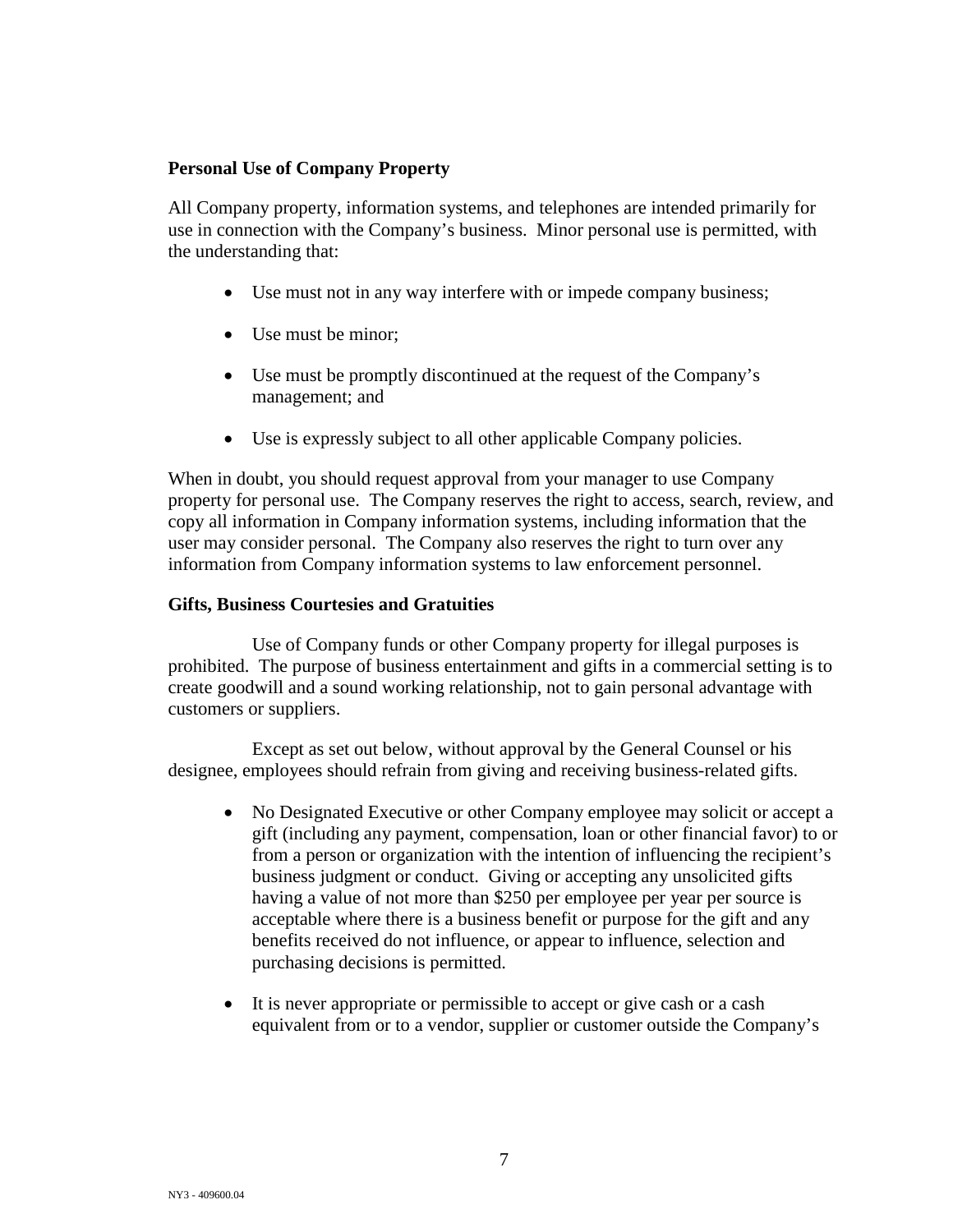normal business. Cash equivalents include, among other things, checks, money orders and vouchers.

• Rules relating to U.S. and foreign government personnel are more stringent. See "*Doing Business Internationally*."

In the event a valuable gift is received from a source other than a vendor (*e.g.*, a dignitary from another country), or under other circumstances where the return or charitable disposition may be interpreted as an insult based on local business custom, the gift should be accepted and acknowledged. In cases such as these where questions on compliance arise, the General Counsel must be informed.

## **Government Investigations**

You must promptly notify the General Counsel of any government investigation or inquiries from government agencies concerning the Company. If you are aware of a government investigation or inquiry, you should not destroy any record, books of account, or other documents of the Company unless advised by the General Counsel or his designee, that you may continue to follow the Company's normal document retention policy.

You must not obstruct the collection of Company information, data or records. The Company provides information to the government that it is entitled to during an inspection, investigation, or request for information. You must not lie to government investigators or make misleading statements in any investigation relating to the Company. You must not attempt to cause any employee to fail to provide accurate information to government investigators.

## **Compliance and Reporting**

Questions regarding the policies in these Standards may be directed to the General Counsel. Managers and supervisors are also resources who can provide timely advice and guidance to employees on ethics and compliance concerns and are expected to promptly report any material concerns brought to their attention in their supervisory capacity to the General Counsel. Any employee having knowledge of, or questions or concerns about, an actual or possible violation of the provisions of these Standards is encouraged to promptly report the matter to his or her immediate supervisor or the General Counsel or the Employee Hotline. The contact information is set out below. Directors are encouraged to discuss any issues or concerns with the Chairman of the Board.

Employees may contact the Employee Hotline via telephone, the Internet or regular mail. While employees may wish to remain anonymous, anonymity cannot be assured in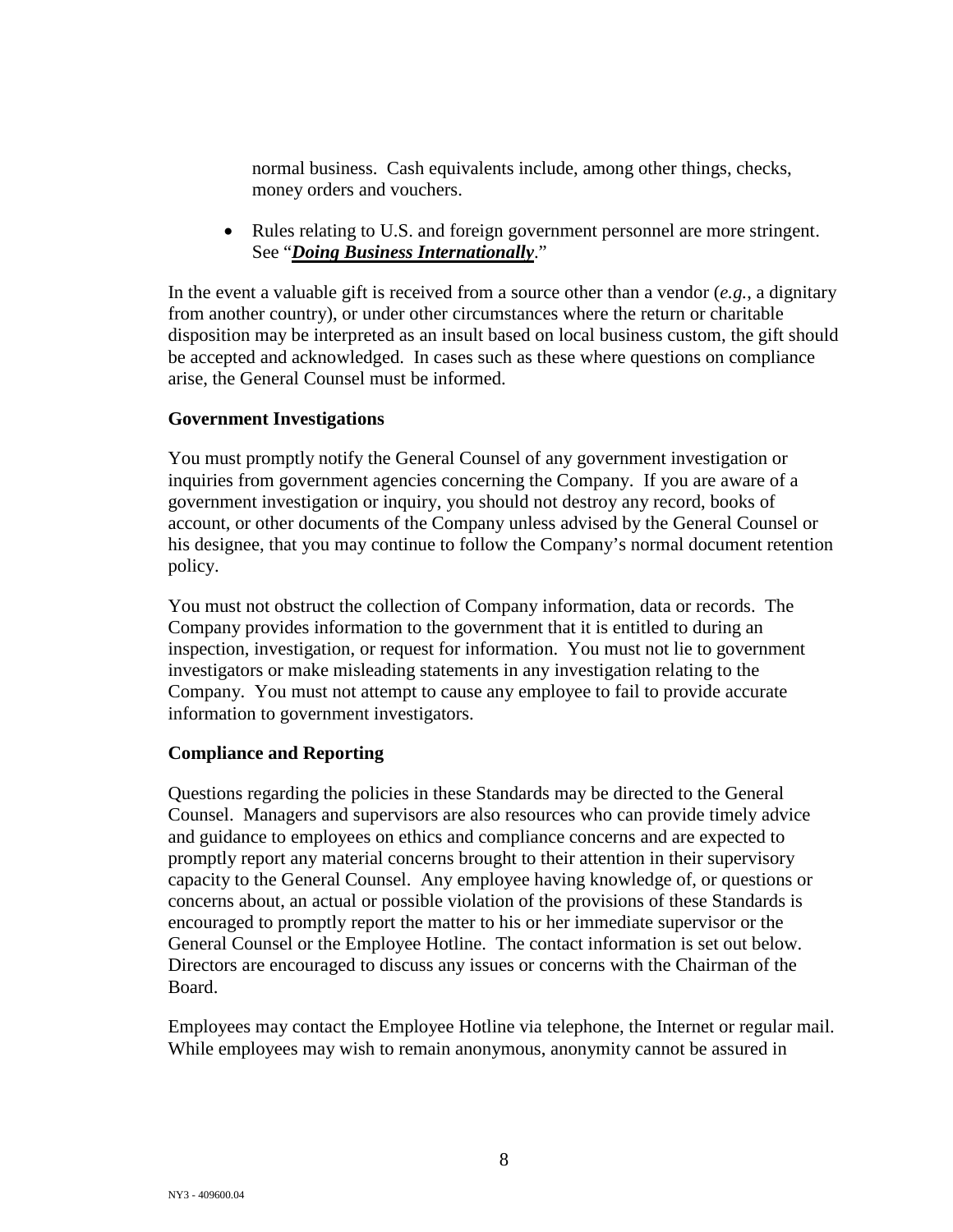certain circumstances. If employees wish to remain anonymous, they are urged to minimize the traceability of their correspondence by utilizing communications media such as the Employee Hotline. If possible, employees are encouraged to provide their names so that they may be contacted to obtain additional information or clarification, if needed, and for follow-up with the caller. To the extent possible, all communications are treated confidentially.

If you have concerns relating to the Company's accounting, internal controls or auditing matters, please refer to our Employee Complaint Policy for Accounting and Auditing Matters, which are not a part of these Standards. A copy may be obtained by contacting the General Counsel.

When submitting concerns, you are asked to provide as much detailed information as possible. Providing detailed, rather than general, information will assist us in effectively investigating complaints. This is particularly important when you submit a complaint on an anonymous basis, since we will be unable to contact you with requests for additional information or clarification.

We are providing these anonymous reporting procedures so that you may disclose genuine concerns without feeling threatened. Employees who choose to identify themselves when submitting a report may be contacted in order to gain additional information.

All conversations, calls, and reports made under this policy in good faith will be taken seriously. Any allegations that are knowingly false or without a reasonable belief in the truth and accuracy of such information will be viewed as a serious disciplinary offense.

Concerns relating to procedural or other matters such as understanding current Company practices, obtaining speech clearances, appropriate coding of time worked, security procedures, and general questions on how to comply with existing policies and procedures should be directed to your manager or the specific function or department. Questions or concerns relating to fair treatment, harassment, physical safety, and other employment matters should be directed to your manager.

Any employee who violates the provisions of these Standards will be subject to disciplinary action, up to and including termination. Willful disregard of criminal statutes underlying these Standards may require the Company to refer such violation for criminal prosecution or civil action.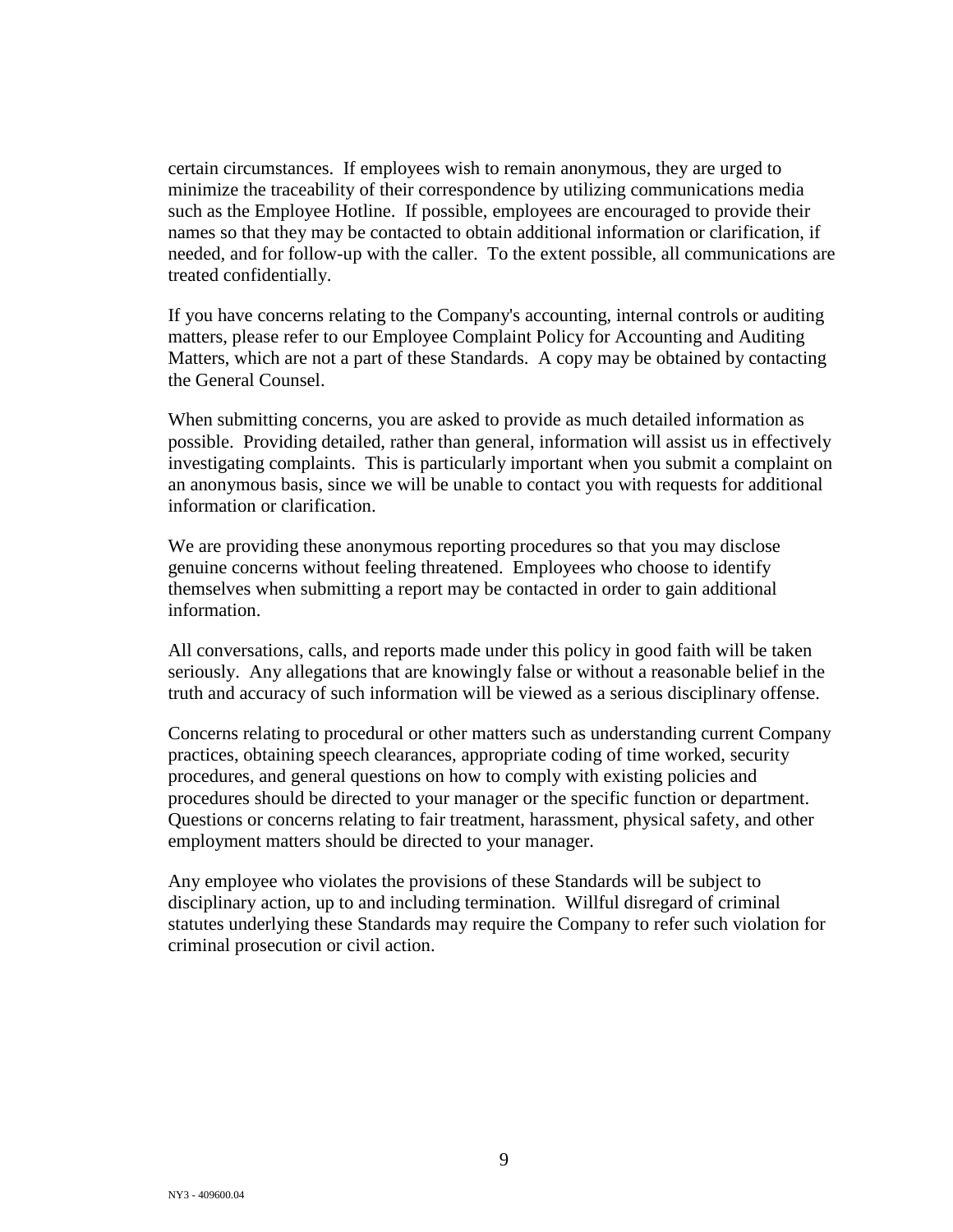## **Policy Prohibiting Unlawful Retaliation or Discrimination**

Neither the Company nor any of its employees may discharge, demote, suspend, threaten or in any manner discriminate against any employee in the terms and conditions of employment based upon any lawful actions of such employee who in good faith:

- provides information or assists in an investigation relating regarding any conduct which the employee reasonably believes constitutes a violation of Fraud Laws (as defined below); or
- files, testifies participates or otherwise assists in a proceeding that is filed or about to be filed (with any knowledge of the Company) relating to an alleged violation of a Fraud Law.

This policy applies in any instance where such information or assistance provided to, or the investigation is conducted by, a federal regulatory or law enforcement agency, any member or committee of Congress, or any person with supervisory authority over the employee or the authority to investigate misconduct relating to potential securities violations by the Company or its employees. For purposes of this policy, a "Fraud Law" is a violation of federal criminal law involving:

- securities fraud, mail fraud, bank fraud or wire, radio or television fraud;
- violations of SEC rules or regulations; or
- violations of any federal law relating to fraud against shareholders.

## **Employee Hotline**

Employees may report improper accounting matters directly to our General Counsel by phone, e-mail or letter. An employee who makes such a report may then be requested to document the report further.

Alternatively, any employee may raise those concerns anonymously by calling the Company's Employee Hotline at (844)-884-0119 or via the Internet [\(http://orbcomm.ethicspoint.com/\)](http://orbcomm.ethicspoint.com/). International local numbers for the hotline are located on the ethicspoint website . Employees may also raise their concerns anonymously by sending an anonymous letter to our General Counsel or to the Audit Committee at the address below.

If an employee has reason to believe that our General Counsel is involved in these matters, he or she should report those facts to the Audit Committee of the Board of Directors. The employee may do so by calling the Company's Employee Hotline or by